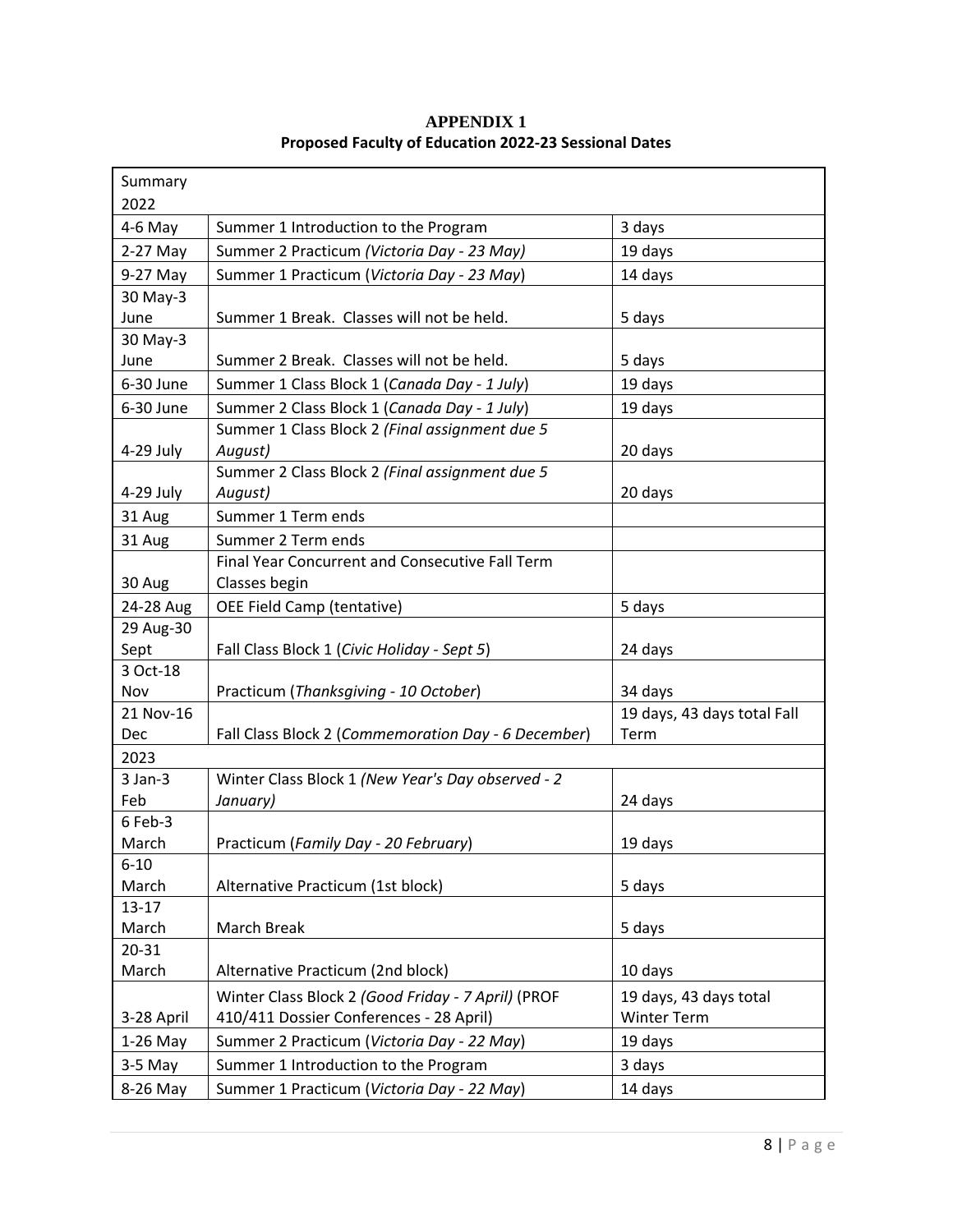| 29 May-2    |                                                |         |
|-------------|------------------------------------------------|---------|
| June        | Summer 1 Break. Classes will not be held.      | 5 days  |
| 29 May-2    |                                                |         |
| June        | Summer 2 Break. Classes will not be held.      | 5 days  |
| 5-29 June   | Summer 1 Class Block 1 (Canada Day - 1 July)   | 19 days |
| 5-29 June   | Summer 2 Class Block 1 (Canada Day - 1 July)   | 19 days |
|             | Summer 1 Class Block 2 (Final assignment due 4 |         |
| $3-28$ July | August)                                        | 20 days |
|             | Summer 2 Class Block 2 (Final assignment due 4 |         |
| $3-28$ July | August)                                        | 20 days |
| 31 Aug      | Summer 1 Term ends                             |         |
| 31 Aug      | Summer 2 Term ends                             |         |

|                 | University-related                                                     | Program-related                                                         |
|-----------------|------------------------------------------------------------------------|-------------------------------------------------------------------------|
| <b>May 2022</b> |                                                                        |                                                                         |
| 1               | Tuition fees are due in full for Summer Term. Except<br>OSAP students. |                                                                         |
|                 |                                                                        | Summer 2 Practicum                                                      |
| 1               | Summer Term begins (EDU session).                                      | begins.                                                                 |
| 4               |                                                                        | Summer 1 Classes begin.<br>Introduction to the<br>Program (4-6 May).    |
| 9               |                                                                        | Summer 1 Practicum<br>begins.                                           |
| 14              | Last date to add Summer Term classes.                                  |                                                                         |
| 15              | Last date to drop Summer Term classes without<br>financial penalty.    |                                                                         |
| 23              | Victoria Day (University closed. Classes will not be<br>held.)         |                                                                         |
| 27              |                                                                        | Summer 1 & 2 Practicum<br>ends (14 days Summer 1, 19<br>days Summer 2). |
| 30              | Summer Term break begins.                                              | Summer 1 & 2 Term break<br>begins.                                      |

# **June 2022**

| NOTE: Spring 2022 Convocation dates will be published by the Office of the University Registrar in<br>Nov 2021. Refer to http://queensu.ca/registrar/convocation/ceremonies to view these dates. |                                               |                          |
|--------------------------------------------------------------------------------------------------------------------------------------------------------------------------------------------------|-----------------------------------------------|--------------------------|
|                                                                                                                                                                                                  |                                               | Summer 1 & 2 Term break  |
|                                                                                                                                                                                                  | Summer Term break ends.                       | ends.                    |
|                                                                                                                                                                                                  |                                               | Summer 1 & 2 Class Block |
| 6                                                                                                                                                                                                |                                               | #1 begins.               |
| 21                                                                                                                                                                                               | National Indigenous Peoples Day               |                          |
|                                                                                                                                                                                                  | Last date to drop Summer Term classes without |                          |
| 28                                                                                                                                                                                               | academic penalty.                             |                          |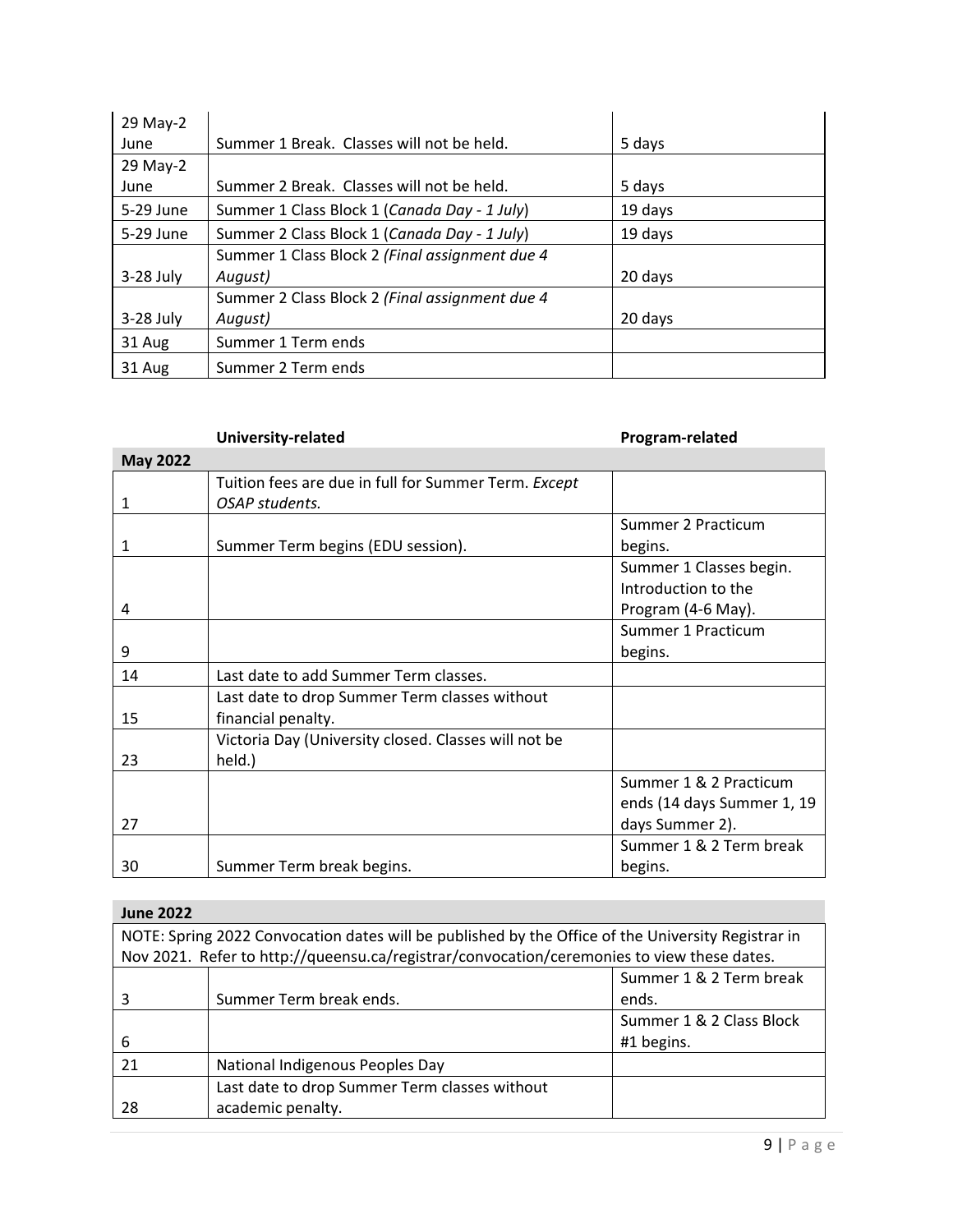|    | Summer 1 & 2 Class Block |
|----|--------------------------|
| 30 | $#1$ ends (19 days).     |

| <b>July 2022</b> |                                                        |                          |
|------------------|--------------------------------------------------------|--------------------------|
|                  | Canada Day (University closed. Classes will not be     |                          |
|                  | held).                                                 |                          |
|                  |                                                        | Summer 1 & 2 Class Block |
| 4                |                                                        | #2 begins.               |
|                  | Dates to apply in SOLUS to graduate in Fall 2022       |                          |
| $11 - 25$        | (tentative).                                           |                          |
|                  | Registration period for Fall and Winter classes begins |                          |
| 12               | (tentative).                                           |                          |
|                  |                                                        | Summer 1 & 2 Class Block |
|                  |                                                        | #2 classes end           |
| 29               |                                                        | (20 days).               |

| <b>August</b><br>2022 |                                                                 |                                                                                       |
|-----------------------|-----------------------------------------------------------------|---------------------------------------------------------------------------------------|
|                       | Civic Holiday (University closed. Classes will not be<br>held.) |                                                                                       |
| 5                     | Summer Term ends.                                               | Summer 1 & 2 Class Block<br>#2 final assignments<br>due.                              |
| 24-28                 |                                                                 | OEE: EDST 417 Field Camp<br>(tentative).                                              |
| 29                    |                                                                 | <b>Final Year Concurrent and</b><br>Consecutive Fall Term -<br>Class Block #1 begins. |
| 29                    |                                                                 | <b>ACE Introduction</b><br>(tentative).                                               |

| 2022 |                                                            |                         |
|------|------------------------------------------------------------|-------------------------|
| 1    | Fall Term begins.                                          |                         |
|      | Tuition fees are due in full for Fall Term classes. Except |                         |
|      | OSAP students.                                             |                         |
| 5    | Labour Day (University closed. Classes will not be held.)  |                         |
|      | Last date to add Fall Term and Fall-Winter Term            |                         |
|      | classes. Registration period for Fall classes ends         |                         |
| 19   | (tentative).                                               |                         |
|      | Last date to drop Fall Term and Fall-Winter Term           |                         |
| 22   | classes without financial penalty.                         |                         |
|      | Deadline for payment of residence, UHIP and student        |                         |
| 30   | activity fees.                                             |                         |
|      |                                                            | Class Block #1 ends (24 |
| 30   |                                                            | days).                  |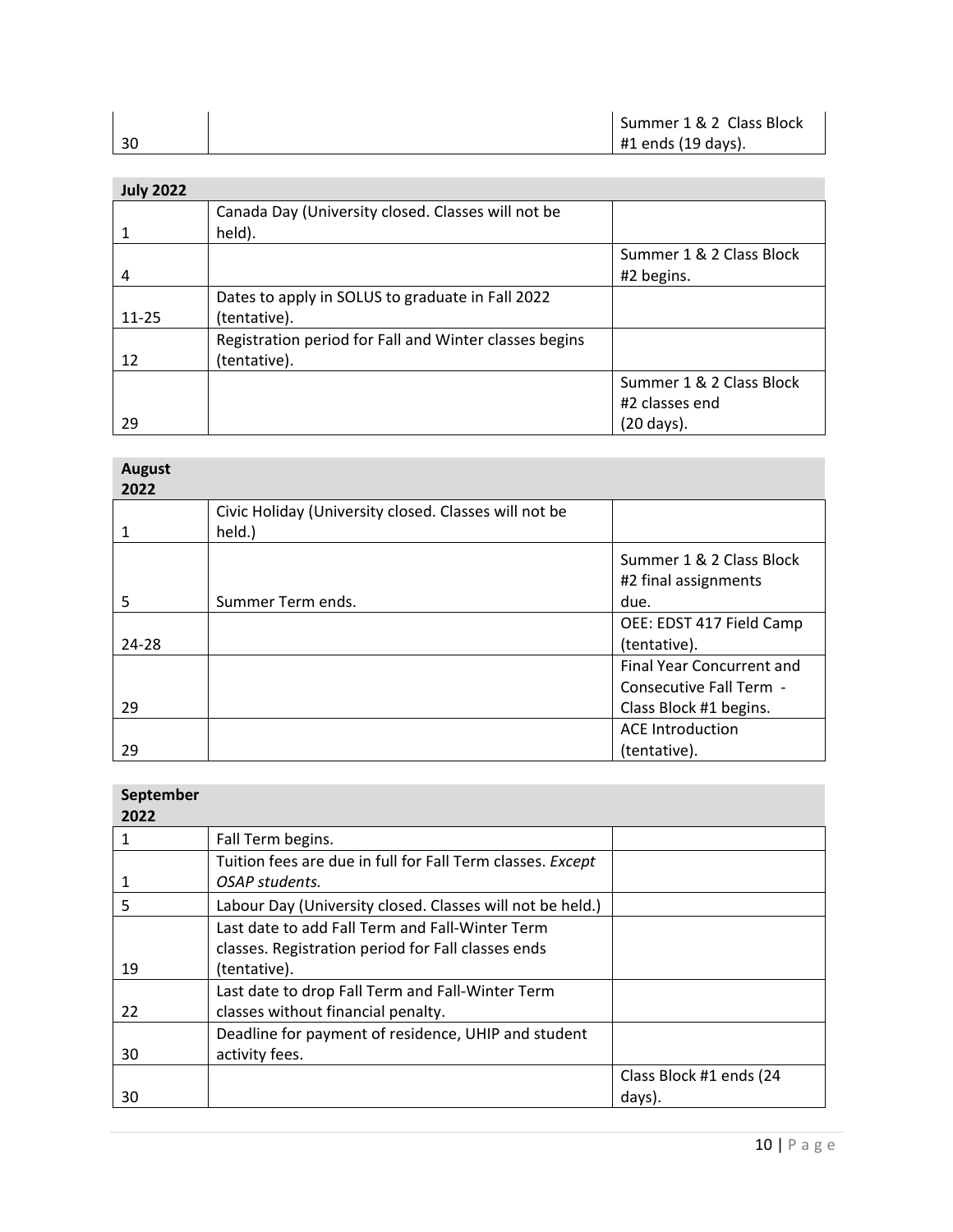| <b>October</b><br>2022 |                                                          |                   |
|------------------------|----------------------------------------------------------|-------------------|
|                        |                                                          | Practicum begins. |
|                        | Thanksgiving Day (University closed. Classes will not be |                   |
| 10                     | held.)                                                   |                   |
| 16                     | University Day.                                          |                   |

#### **November**

| 2022 |                                                                                                      |                         |
|------|------------------------------------------------------------------------------------------------------|-------------------------|
|      | NOTE: Fall 2022 Convocation dates will be published by the Office of the University Registrar in May |                         |
|      | 2022. Refer to http://queensu.ca/registrar/convocation/ceremonies to view these dates.               |                         |
|      | Last date to drop Fall Term classes without academic                                                 |                         |
|      | penalty.                                                                                             |                         |
| 11   | Remembrance Day.                                                                                     |                         |
|      |                                                                                                      | Practicum ends (34 days |
| 18   |                                                                                                      | total Fall Term).       |
| 21   |                                                                                                      | Class Block #2 begins.  |

| <b>December</b><br>2022 |                                                                         |                                                                                                                  |
|-------------------------|-------------------------------------------------------------------------|------------------------------------------------------------------------------------------------------------------|
|                         | First date to apply in SOLUS to graduate in Spring 2023<br>(tentative). |                                                                                                                  |
| 6                       | Commemoration Day. (Classes will not be held.)                          |                                                                                                                  |
|                         |                                                                         | Class Block #2 ends (19<br>days, 43 days total in Fall<br>Term. 2 days of classes will<br>be made up in the Fall |
| 16                      | Last day of Fall Term classes.                                          | Term).                                                                                                           |
| 31                      | Fall Term ends.                                                         |                                                                                                                  |

| <b>January</b><br>2023 |                                                         |                        |
|------------------------|---------------------------------------------------------|------------------------|
|                        | Winter Term begins.                                     |                        |
|                        | New Year's Day observed. (University closed. Classes    |                        |
|                        | will not be held.)                                      |                        |
| 3                      | Winter Term Classes begin.                              | Class Block #1 begins. |
|                        | Tuition fees are due in full for Winter Term. Except    |                        |
|                        | OSAP students.                                          |                        |
|                        | Last date to add Winter Term classes. Registration      |                        |
| 13                     | period for Winter classes ends (tentative).             |                        |
|                        | Last date to drop Winter Term classes without financial |                        |
| 16                     | penalty.                                                |                        |

| February |  |
|----------|--|
| 2023     |  |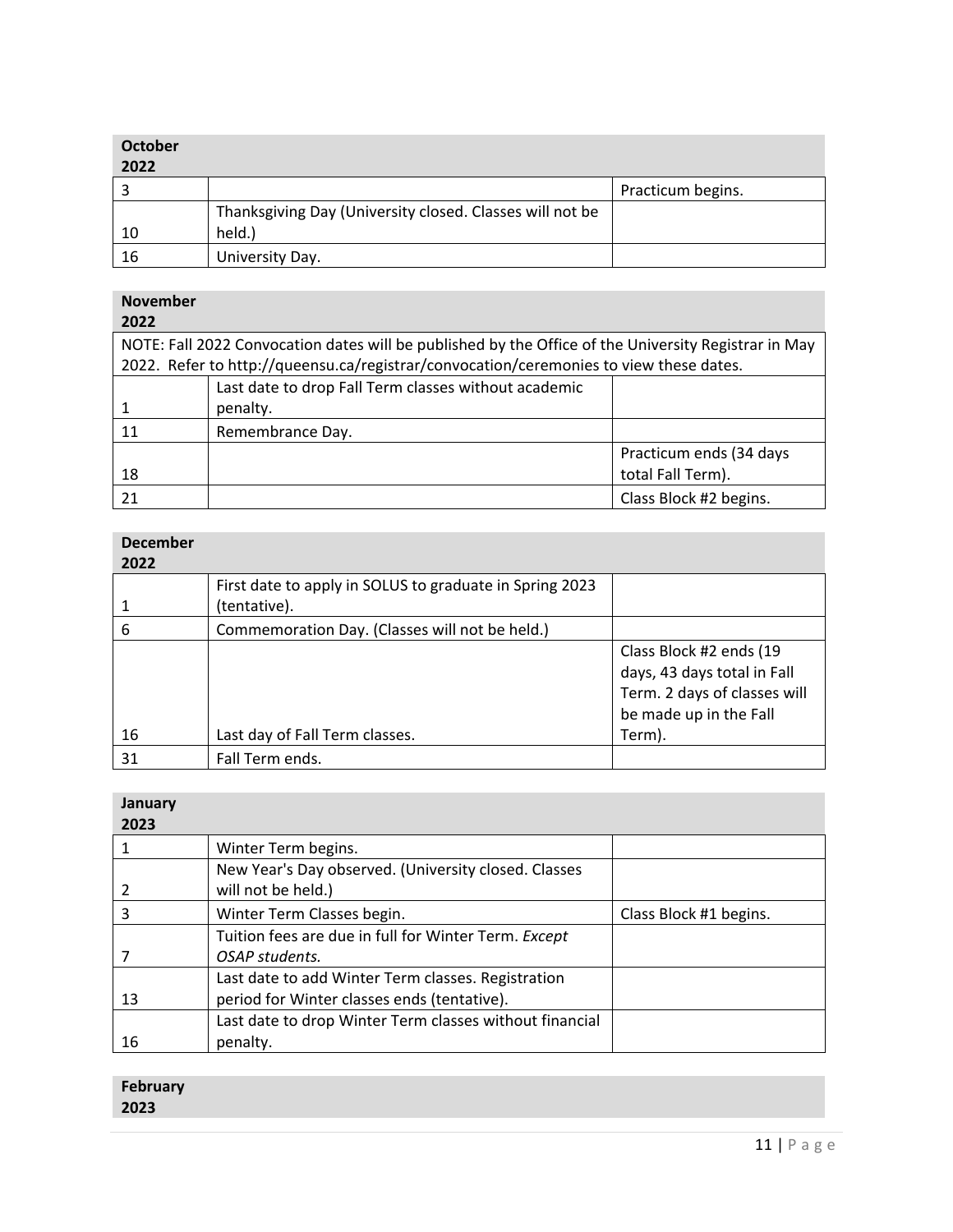|    |                                                            | Class Block #1 ends (24 |
|----|------------------------------------------------------------|-------------------------|
|    |                                                            | davs).                  |
|    |                                                            | Practicum begins.       |
| 20 | Family Day. (University closed. Classes will not be held.) |                         |

**March** 

| 2023      |                                                      |                                    |
|-----------|------------------------------------------------------|------------------------------------|
|           | Last date to drop Winter Term and multi-Term classes |                                    |
|           | without academic penalty.                            |                                    |
|           |                                                      | Practicum ends (19 days).          |
|           |                                                      | <b>Alternative Practicum Block</b> |
| $6 - 10$  |                                                      | #1 (5 days).                       |
| $13 - 17$ | March Break (Classes will bot be held).              |                                    |
|           |                                                      | <b>Alternative Practicum Block</b> |
| 20-31     |                                                      | #2 (14 days).                      |

| <b>April 2023</b> |                                                                        |                                                                                                           |  |
|-------------------|------------------------------------------------------------------------|-----------------------------------------------------------------------------------------------------------|--|
| 3                 |                                                                        | Class Block #2 begins.                                                                                    |  |
|                   | Good Friday (University closed. Classes will not be<br>held.)          |                                                                                                           |  |
| 19                | Last date to apply in SOLUS to graduate in Spring 2022<br>(tentative). |                                                                                                           |  |
|                   |                                                                        | Class Block #2 ends (19<br>days. 43 days total in<br>Winter Term. 2 days of<br>classes will be made up in |  |
| 28                | Winter Term classes end.                                               | Winter Term).                                                                                             |  |
| 30                | Winter Term ends.                                                      |                                                                                                           |  |

## **May 2023**

| IVIU Y LULU |                                                      |                          |  |
|-------------|------------------------------------------------------|--------------------------|--|
| 1           | Summer Term begins (EDU & ED3 sessions).             |                          |  |
|             | Tuition fees are due in full for Summer Term. Except |                          |  |
|             | OSAP students.                                       |                          |  |
|             |                                                      | Summer 2 Practicum       |  |
|             |                                                      | begins.                  |  |
|             |                                                      | Summer 1 Introduction to |  |
|             |                                                      | the Program              |  |
| 3           |                                                      | (3-5 May).               |  |
|             |                                                      | Summer 1 Practicum       |  |
| 8           |                                                      | begins.                  |  |
| 19          | Last date to add Summer Term classes.                |                          |  |
|             | Victoria Day (University closed. Classes will not be |                          |  |
| 22          | held.)                                               |                          |  |
|             | Last date to drop Summer Term classes without        |                          |  |
| 23          | financial penalty.                                   |                          |  |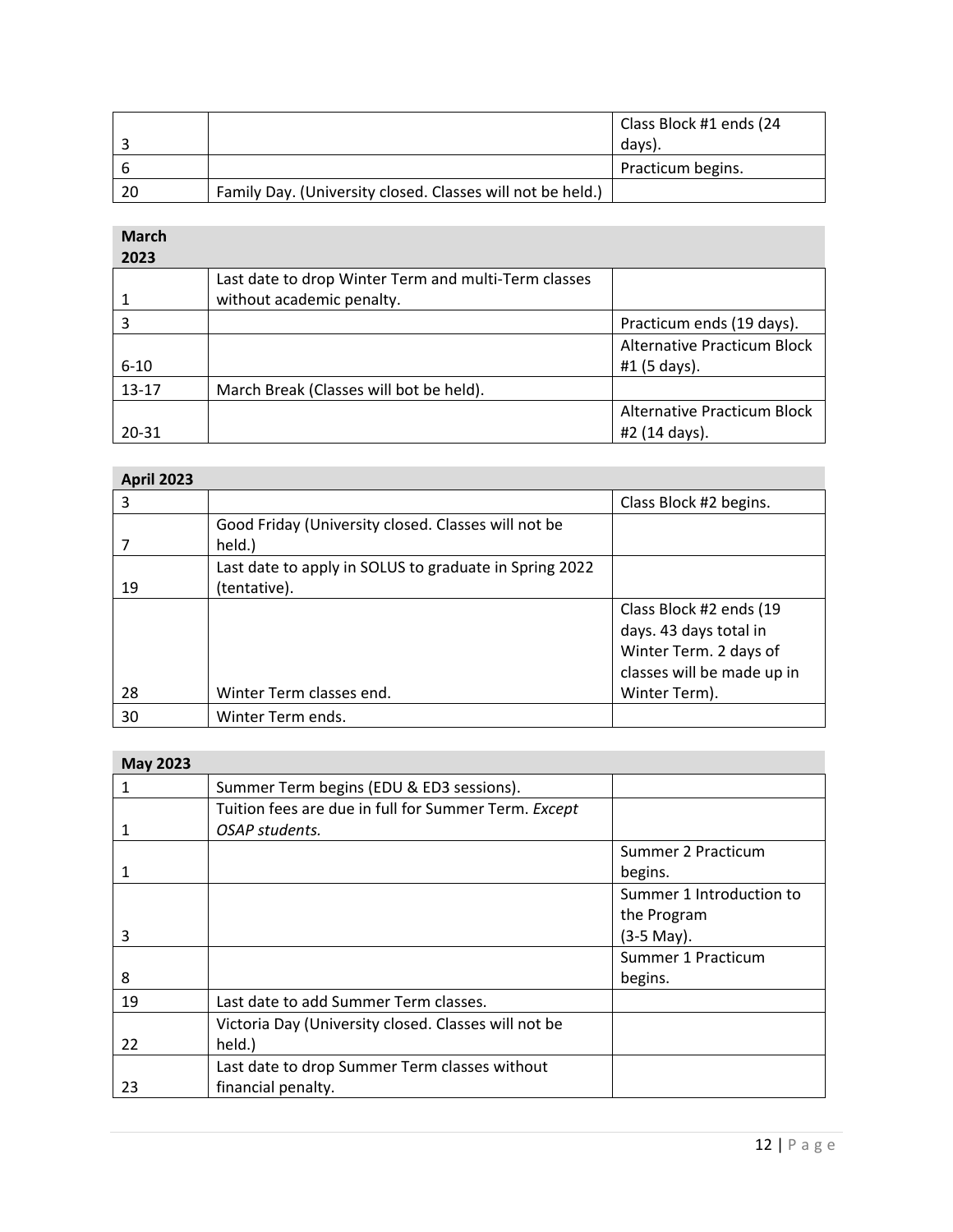|    |                           | Summer 1 & 2 Practicum     |
|----|---------------------------|----------------------------|
|    |                           | ends (14 days Summer 1, 19 |
| 26 |                           | days Summer 2).            |
|    |                           | Summer 1 & 2 Term Break    |
| 29 | Summer Term Break begins. | begins.                    |

**June 2023**

NOTE: Spring 2023 Convocation dates will be published by the Office of the University Registrar in November 2022. Refer to http://queensu.ca/registrar/convocation/ceremonies to view these dates.

|    |                                               | Summer 1 & 2 Term Break  |
|----|-----------------------------------------------|--------------------------|
|    | Summer Term Break ends.                       | ends.                    |
|    |                                               | Summer 1 & 2 Class Block |
|    |                                               | #1 begins.               |
| 21 | National Indigenous Peoples Day               |                          |
|    | Last date to drop Summer Term classes without |                          |
| 28 | academic penalty.                             |                          |
|    |                                               | Summer 1 & 2 Class Block |
| 30 |                                               | #1 ends (19 days).       |

| <b>July 2023</b> |                                                        |                          |
|------------------|--------------------------------------------------------|--------------------------|
|                  | Canada Day (University closed. Classes will not be     |                          |
|                  | held).                                                 |                          |
|                  |                                                        | Summer 1 & 2 Class Block |
| 4                |                                                        | #2 begins.               |
|                  | Registration period for Fall and Winter classes begins |                          |
| 12               | (tentative).                                           |                          |
|                  | Dates to apply in SOLUS to graduate in Fall 2022       |                          |
| $11 - 25$        | (tentative).                                           |                          |
|                  |                                                        | Summer 1 & 2 Class Block |
|                  |                                                        | #2 classes end           |
| 29               |                                                        | (20 days).               |

| <b>August</b><br>2023 |                                                       |                                                  |
|-----------------------|-------------------------------------------------------|--------------------------------------------------|
|                       |                                                       | Summer 1 & 2 Class Block<br>#2 final assignments |
| 5                     |                                                       | due.                                             |
|                       | Civic Holiday (University closed. Classes will not be |                                                  |
|                       | held.)                                                |                                                  |
| 31                    | Summer 1 & 2 Term ends (EDU & ED3).                   |                                                  |
|                       |                                                       | OEE: EDST 417 Field Camp                         |
| $23 - 27$             |                                                       | (tentative).                                     |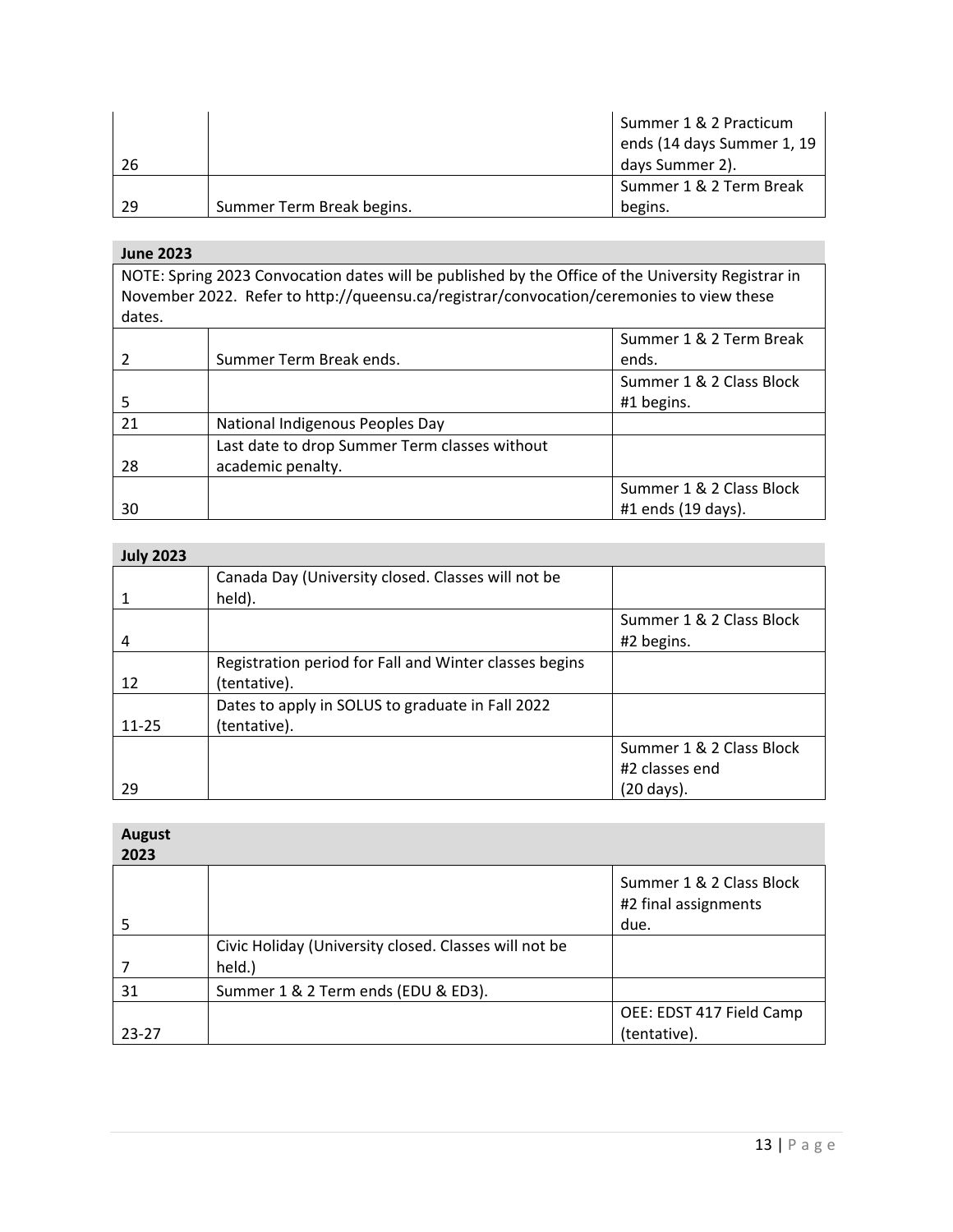Professional Graduate Programs Sessional Dates for Calendar Year 2022-2023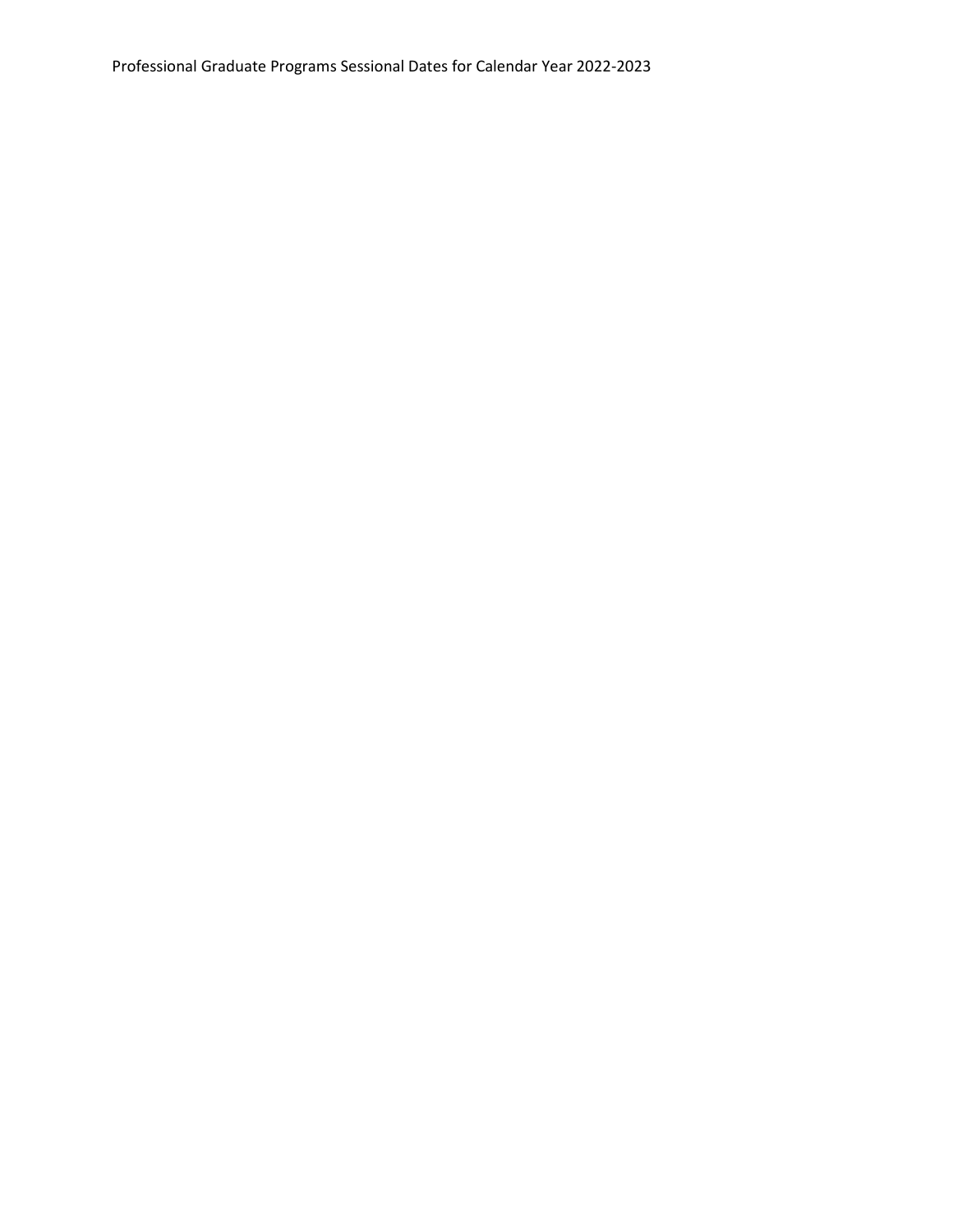

**TO: Distribution List**

**FROM: Suzanne Arniel, Associate University Registrar (Records and Services)** 

**DATE: December 1, 2021**

#### **SUBJECT: UPDATE - Academic Sessional Dates, 2022-2023**

At its meeting on November 30, 2021, Senate approved the following motion:

**".. a four-day Fall Term break immediately following Thanksgiving Monday, with the start of classes the Tuesday after Labour Day, to be implemented for the four direct-entry programs, as well as other Queen's programs where practicable, for the 2022-23 academic year and beyond. "**

The information previously provided to guide faculties/schools in the preparation of 2022-2023 academic sessional dates has been updated to reflect the approved motion. As a reminder, the Senate Committee on Academic Development and Procedures (SCADP) will consider Faculty and School sessional dates for 2022- 2023 on *Wednesday, February 9, 2022.* Please submit a copy of your Faculty/School's dates relating to academic procedure (Senate Committee on Academic Procedures Motion: April 8, 2019) to committee secretary Claire O'Brien at [claire.obrien@queensu.ca](mailto:claire.obrien@queensu.ca) by Monday, January 31, 2022.

Please review the following information to guide the preparation of 2022-2023 academic sessional dates (Fall/Winter/Summer), which are under the purview of SCADP. The information provided here replaces any addendums provided in previous years (e.g., draft Faculty of Arts and Science academic sessionaldates).

- *1.* The timing of various Fall Term dates previously pending Senate deliberations is nowincluded.
- *2.* Those Faculties/Schools delivering programs at the **Bader International Study Centre (BISC)** should consult with the Vice-Provost and Executive Director of the BISC and include the relevant dates for the BISC academic sessions for approval by their Faculty Boards. Sessional dates for the BISC should be included for information in Faculty and School calendars.
- *3.* Although not an academic sessional date, if your program requires students to seek Faculty/School permission to drop a course, please ensure your administrative "list of important dates" includes the *Last date to drop a course 'without Faculty/School permission'* .
- 4. **Commemoration Day** (December 6<sup>th</sup>) will be accounted for in the Fall term schedule. The policy on Commemoration Day is available at: <https://www.queensu.ca/secretariat/policies/senate/policy-commemoration-day>
- *5.* The policy on the Fall Term and Winter Term **Pre-exam Study Period** is available at: <https://www.queensu.ca/secretariat/policies/senate/pre-exam-study-periods-policy>
- *6.* SCAP's [short report](http://www.queensu.ca/registrar/sites/webpublish.queensu.ca.uregwww/files/files/SessFaith.pdf) and the Faith and Spiritual Life [website](https://www.queensu.ca/faith-and-spiritual-life/religious-accommodation/academics) provide background on academic sessional dates and faith dates. A multi-faith calendar is available at: [https://www.queensu.ca/faith-and-spiritual-life/resources/multifaith-calendar.](https://www.queensu.ca/faith-and-spiritual-life/resources/multifaith-calendar)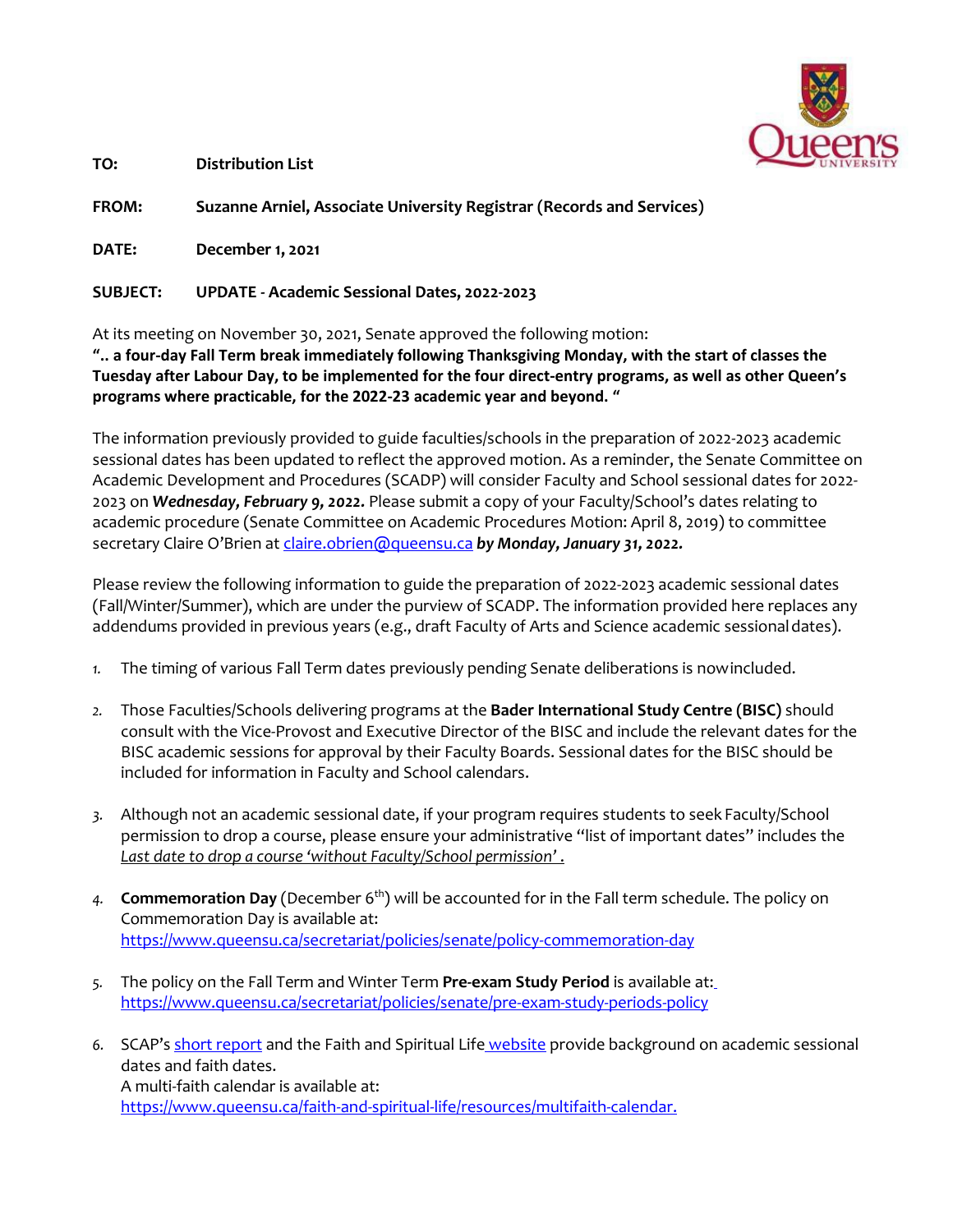**The purview of SCADP is limited in its review to dates relating to academic procedure (Senate Committee on Academic Procedures Motion: April 8, 2019). Please provide a list of following academic session dates for 2022-23, and a memo stating that the dates are final and have been approved by your Faculty Board or corresponding body. Guidance has been provided:**

| <b>Term</b>                                                                           | <b>Date</b>                 | Comment and/or method for calculation                                                                                                                                                                                                                                                                                |
|---------------------------------------------------------------------------------------|-----------------------------|----------------------------------------------------------------------------------------------------------------------------------------------------------------------------------------------------------------------------------------------------------------------------------------------------------------------|
| <b>Fall Term</b>                                                                      |                             |                                                                                                                                                                                                                                                                                                                      |
| Fall Term begins                                                                      | September 1, 2022           | Standing date.                                                                                                                                                                                                                                                                                                       |
| Fall Term classes begin                                                               | September 6, 2022           | Tuesday following Labour Day<br>(Approved by Senate: November 30, 2021)                                                                                                                                                                                                                                              |
| Last date to add Fall Term<br>and multi-term classes                                  | September 19, 2022          | End of the tenth academic teaching day.                                                                                                                                                                                                                                                                              |
| Last date to drop Fall Term<br>and multi-term classes<br>with full tuition fee credit | September 19, 2022          | End of the tenth academic teaching day.                                                                                                                                                                                                                                                                              |
| Fall mid-term break                                                                   | October 11 - 14, 2022       | Begins with Thanksgiving Day (statutory holiday), plus<br>four (4) academic teaching days.<br>(Approved by Senate: November 30, 2021)                                                                                                                                                                                |
| Remembrance Day Service                                                               | November 11, 2022           | Class cancellation: 10am-11:30am                                                                                                                                                                                                                                                                                     |
| Fall Term classes end                                                                 | December 5, 2022            | Following the occurrence of sixty (60) academic teaching<br>days.                                                                                                                                                                                                                                                    |
| Fall Term pre-examination<br>study period                                             | December 6 and 7,<br>2022   | The policy on Commemoration Day is available at:<br>https://www.queensu.ca/secretariat/policies/senate/policy-<br>commemoration-day<br>The policy on the Fall Term and Winter Term Pre-exam<br>Study Period is available at:<br>https://www.queensu.ca/secretariat/policies/senate/pre-<br>exam-study-periods-policy |
| Final examinations Fall<br>Term                                                       | December $8 - 22$ ,<br>2022 | Fifteen (15) days, including weekend days, as applicable.                                                                                                                                                                                                                                                            |
| Fall Term ends                                                                        | December 31, 2022           | Standing date.                                                                                                                                                                                                                                                                                                       |
| <b>Winter Term</b>                                                                    |                             |                                                                                                                                                                                                                                                                                                                      |
| Winter Term begins                                                                    | January 1, 2023             | Standing date.                                                                                                                                                                                                                                                                                                       |
| Winter Term classes begin                                                             | January 9, 2023             | First Monday following New Year's Day, not otherwise a<br>holiday, but no later than January 11 <sup>th</sup> .                                                                                                                                                                                                      |
| Last date to add Winter<br>Term classes                                               | January 20, 2023            | End of the tenth academic teaching day.                                                                                                                                                                                                                                                                              |
| Last date to drop Winter                                                              | January 20, 2023            | End of the tenth academic teaching day.                                                                                                                                                                                                                                                                              |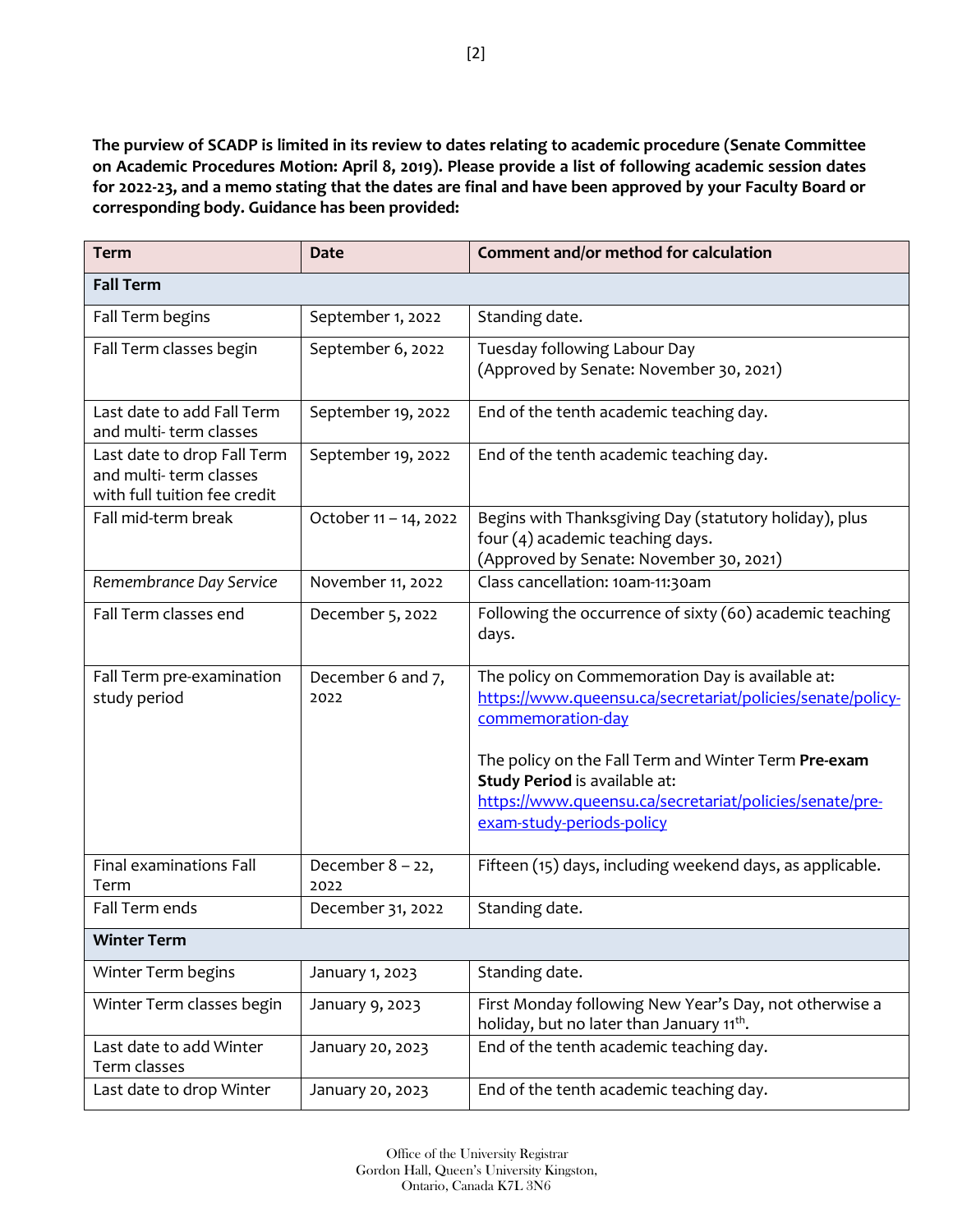| <b>Term</b>                                                                  | <b>Date</b>          | Comment and/or method for calculation                                                                             |
|------------------------------------------------------------------------------|----------------------|-------------------------------------------------------------------------------------------------------------------|
| Term classes with full<br>tuition fee credit                                 |                      |                                                                                                                   |
| Winter-term Reading Week                                                     | February 20-24, 2023 | Begins with Family Day (statutory holiday), plus four (4)<br>academic teaching days.                              |
| Winter Term classes end                                                      | April 10, 2023       | Following the occurrence of sixty (60) academic teaching<br>days.                                                 |
| Winter-Term pre-<br>examination study period                                 | April 11-13, 2023    | To a maximum of five $(5)$ days.                                                                                  |
| Final examinations Winter<br>Term                                            | April 14-28, 2023    | Fifteen days (15) including weekends, and Good Friday as<br>applicable.                                           |
| Winter Term ends                                                             | April 30, 2023       | Standing date.                                                                                                    |
| Summer Term 6W1 - six-week term (May - June)                                 |                      |                                                                                                                   |
| Summer Term begins                                                           | May 1, 2023          | Standing date.                                                                                                    |
| Summer Term 6W1 classes<br>begin                                             | May 1, 2023          | First Monday of May.                                                                                              |
| Last date to add Summer<br>Term 6W1 classes                                  | May 5, 2023          | End of the fifth academic teaching day.                                                                           |
| Last date to drop Summer<br>Term 6W1 classes with full<br>tuition fee credit | May 5, 2023          | End of the fifth academic teaching day.                                                                           |
| Summer Term 6W1 classes<br>end                                               | June 12, 2023        | Following the occurrence of thirty (30) academic teaching<br>days excluding Victoria Day (May statutory holiday). |
| Exam Period Summer Term<br>6W <sub>1</sub>                                   | June 15-17, 2023     | Allow two days between end of class and exams; three<br>exam days.                                                |
| Summer Term ends                                                             | August 31, 2023      | Standing date.                                                                                                    |
| Summer Term 12W - twelve-week term (May - July)                              |                      |                                                                                                                   |
| Summer Term begins                                                           | May 1, 2023          | Standing date.                                                                                                    |
| Summer Term 12W classes<br>begin                                             | May 1, 2023          | First Monday of May.                                                                                              |
| Last date to add Summer<br>Term 12W classes                                  | May 12, 2023         | End of the tenth academic teaching day.                                                                           |
| Last date to drop Summer<br>Term 12W classes with full                       | May 12, 2023         | End of the tenth academic teaching day.                                                                           |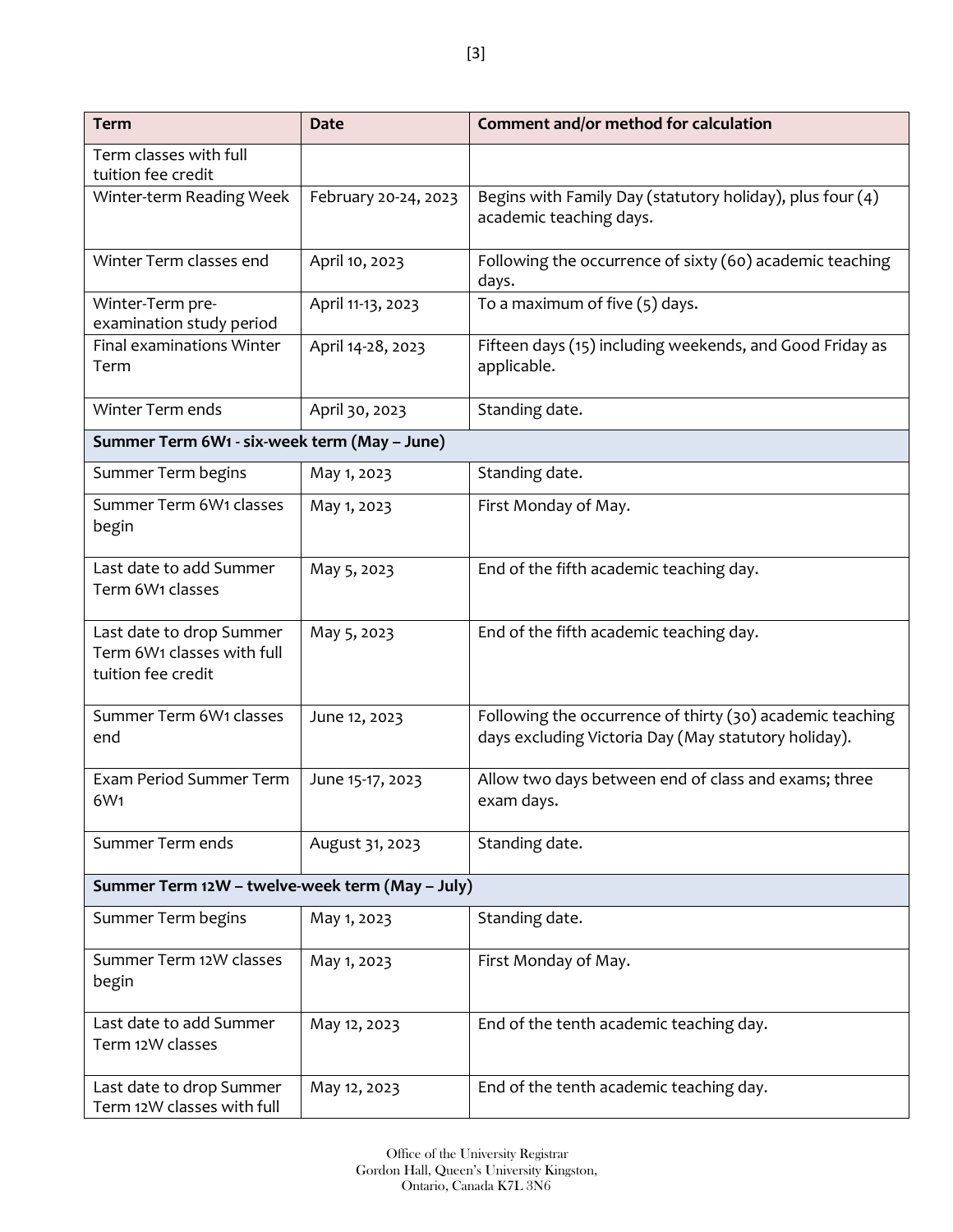| <b>Term</b>                                                                  | <b>Date</b>               | Comment and/or method for calculation                                                                                                                        |
|------------------------------------------------------------------------------|---------------------------|--------------------------------------------------------------------------------------------------------------------------------------------------------------|
| tuition fee credit                                                           |                           |                                                                                                                                                              |
| Summer Term 12W classes<br>end                                               | July 25, 2023             | Following the occurrence of sixty (60) academic teaching<br>days, excluding Victoria Day (May statutory holiday) and<br>Canada Day (July statutory holiday). |
| Exam Period Summer Term<br>12W                                               | July 27-August 3,<br>2023 | Allow one day between end of class and exams; eight<br>exam days. Exams will always end before the August Civic<br>Holiday.                                  |
| Summer Term ends                                                             | August 31, 2023           | Standing date.                                                                                                                                               |
| Summer Term 6W2 - six-week term (July-August)                                |                           |                                                                                                                                                              |
| Summer Term begins                                                           | May 1, 2023               | Standing date.                                                                                                                                               |
| Summer Term 6W2 classes<br>begin                                             | July 4, 2023              | Monday, Tuesday, Wednesday or Thursday following<br>Canada Day (statutory holiday). Classes do not begin on a<br>Friday.                                     |
| Last date to add Summer<br>Term 6W2 classes                                  | July 10, 2023             | End of the fifth academic teaching day.                                                                                                                      |
| Last date to drop Summer<br>Term 6W2 classes with full<br>tuition fee credit | July 10, 2023             | End of the fifth academic teaching day.                                                                                                                      |
| Summer Term 6W2 classes<br>end                                               | August 15, 2023           | Following the occurrence of thirty (30) academic teaching<br>days excluding Civic Day (August statutory holiday).                                            |
| Exam Period Summer Term<br>6W <sub>2</sub>                                   | August 17-19, 2023        | Allow one day between end of class and exams; three<br>exam days.                                                                                            |
| Summer Term ends                                                             | August 31, 2023           | Standing date.                                                                                                                                               |

If there are any questions, please contact me directly [\(arniels@queensu.ca\)](mailto:arniels@queensu.ca).